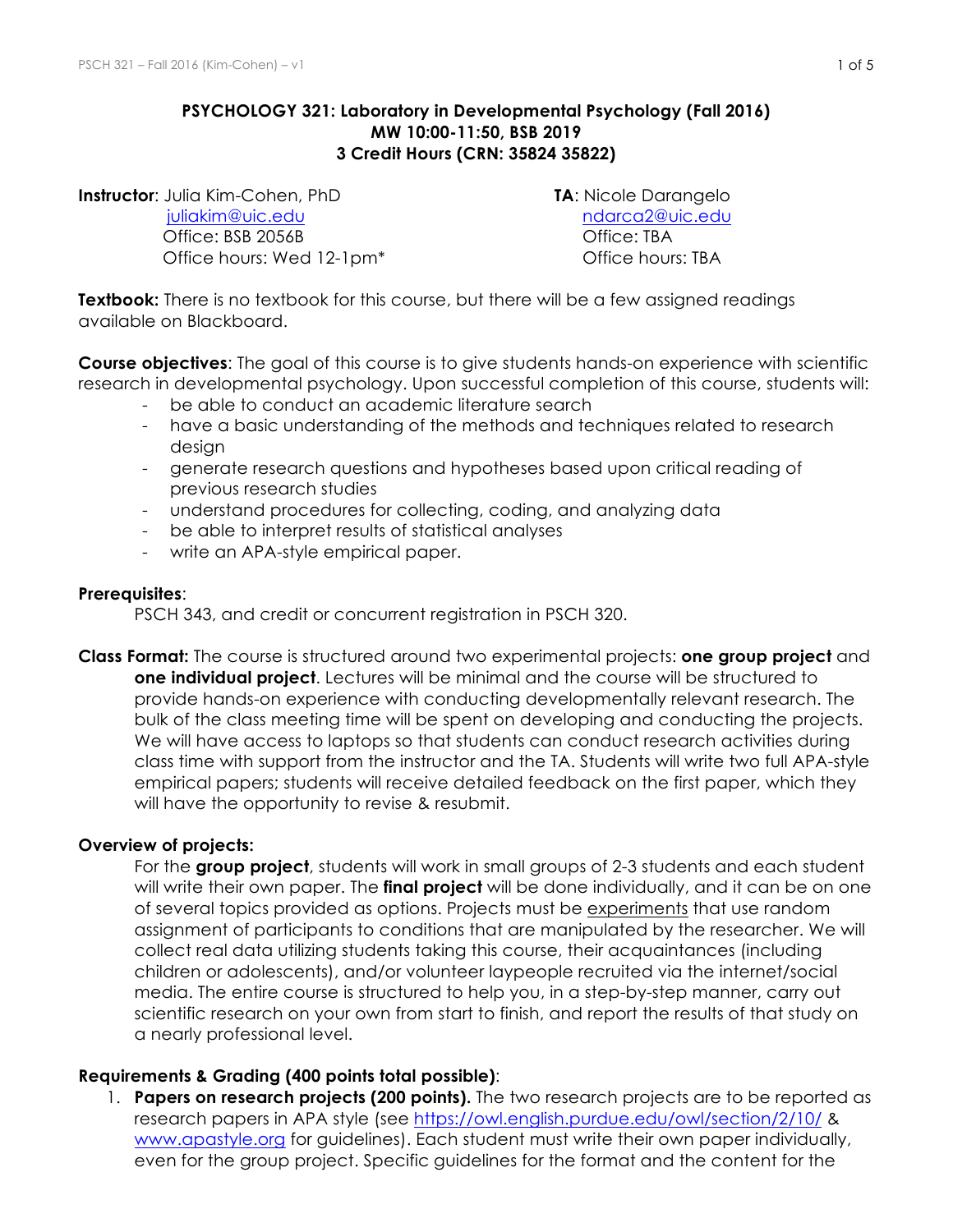papers will be covered in class. The final grade on the group project paper will be an average of the grade for the draft (weighted 30%) and the revised paper (weighted 70%). There will be no revision option for the final paper, which will be submitted as one complete paper at the end of the semester.

Group Project Part I (**31 points**): Title page, Introduction, References Group Project Part II (**19 points**): Method Group Project Part III (**19 points**): Results, Table/Figure (if applicable) Group Project Part IV (**31 points**): Abstract, Discussion Final Project (**100 points**): entire manuscript

- 2. **Quizzes (60 points).** There will be 3 in-class quizzes based on material covered in class and in reading assignments. Each quiz will be worth 20 points.
- 3. **Group Project Presentation (10 points) & Final Project Presentation (30 points)**. The ability to verbally communicate your research in front of a live audience is an important skill to acquire. All students are required to present their final project. We will provide specific instructions for how to prepare for your presentations.
- 4. **Participation, Attendance, & Lab exercises (100 points)**. Much of the work will be handson so **attendance and completion of assignments is required**. Assignments done in class or in preparation for one of the research projects will be difficult to make up. Thus, it is crucial for you not to miss a class. **Each unexcused absence will result in a 5-point deduction from your participation grade** (up to a maximum of 50 points)**. Anyone who arrives more than 10 minutes late to class will be marked absent.** Keep in mind that losing 40 points will result in a drop of one full grade (i.e., "B" to a "C"). This is a small class and each student's contribution to discussion and activities will impact the success of the course.

Final grades will be determined by total points as follows:

A:  $360 - 400$ B: 320 – 359  $C: 280 - 319$ D:  $240 - 279$ F: less than 240

In the event of partial points, I will round up final grades if the decimal point is .5 or higher. If the decimal is anything lower than .5, I will round the final grade down (e.g., .499 is rounded down). Absolutely no exceptions will be made to the grading policies. Occasionally opportunities for extra credit will be announced in class.

### **Policies & Procedures:**

- **Attendance & extension policy:** As stated above, attendance in class is essential. Not only will attendance directly impact your participation grade, it will impact how much you learn and get out of the class. Attendance will be taken each day. An extension of the due date for assigned work is permitted only in case of:
	- (a) personal illness
	- (b) personal or family crisis
	- (c) religious holidays that you observe
	- (d) job / school interview or athletic events requiring travel.

In all of the above cases, you should submit a written excuse by email, **including documentation**, if possible. In case of (c) or (d), you should notify both the TA and the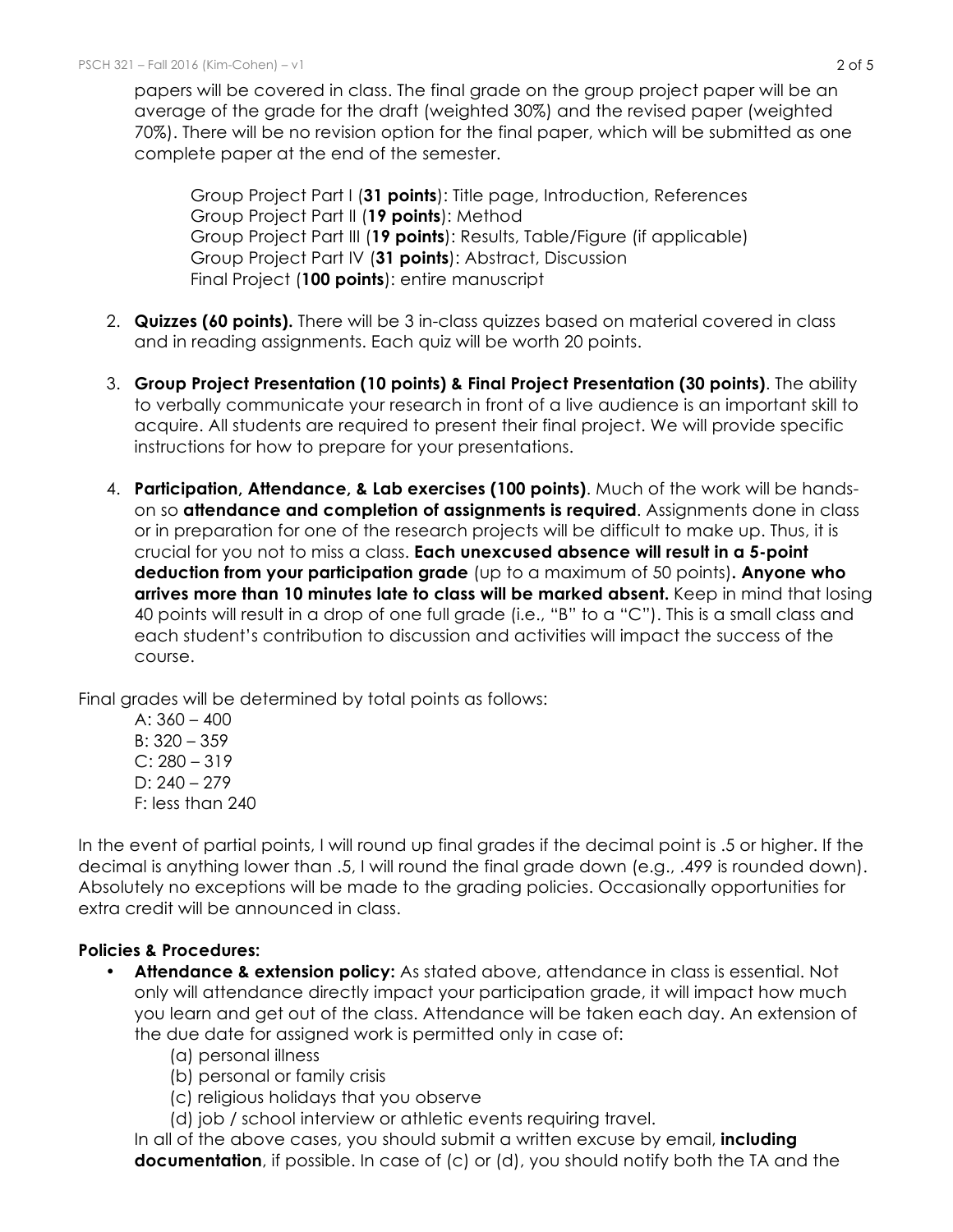instructor in advance so that we can find out the best way to handle the situation with the least amount of disruption.

If an extension is granted, take the following steps: (i) If you missed a quiz, visit the TA or the instructor's office hours and take the quiz within 1 week upon your return. You may also take a quiz before the planned departure. (ii) If you missed a homework assignment or paper due date, submit it within 1 week upon your return, or submit it before the due date. (iii) If you missed a lab exercise, consult your TA as to how to make it up.

**Grading of unexcused late assignments or missed lab exercise:** Work that is late without a valid excuse (see above) will be treated in the following way: (i) If you missed a quiz, but take it during a TA's or the instructor's office hour within 1 week, you may receive 70% of the score you receive on that quiz. (ii) If you missed a homework assignment or paper due date, we will deduct 10% of your score on that assignment for each late day (including weekends). An unexcused paper or homework assignment later than 7 days (including weekends) will not be accepted and will automatically receive a 0. (iii) For a missed lab exercise, you should obtain the handout from the TA and find out what you are supposed to learn on your own. You will receive half credit for it, if you turn in the appropriate lab exercise within 1 week.

- **\*Office hours:** Office Hours are by appointment only. We are happy to meet with you during the times listed above, but you must email us first to schedule an appointment.
- **Correspondence:** Students often ask how they should address me; you may address me as "Dr. Kim-Cohen" or "Professor Kim-Cohen." When writing emails to me or to the TA, please include "PSCH 321" in the subject line. We will do our best to respond to your messages within 12 hours (a bit longer over weekends).
- **Electronic devices:** We will take two short "screen" breaks during class. Each break will take place after approx. 40-45 minutes and last no more than 5 minutes. Outside of these breaks, the use of personal laptops, tablets, smart phones, etc. are not allowed in class. **Students caught violating the policy will be asked to leave the classroom and will be marked absent for the day.** Students will use university-owned laptops in the classroom to work on research projects. Please come prepared to take notes by hand. A recent experiment showed that taking notes by hand resulted in better long-term learning compared to taking notes on a laptop (see:

http://www.psychologicalscience.org/index.php/news/releases/take-notes-by-hand-forbetter-long-term-comprehension.html.)

- **Cheating & plagiarism**: **Plagiarism occurs when you use someone else's text or ideas in your writing without citing that person as a reference.** If a student is caught cheating on an exam or plagiarizing on a paper, that student will automatically receive an "F" for the course and the appropriate authorities within the university will be notified. Please be sure to review the UIC Department of Student Judicial Affairs (http://www.uic.edu/depts /sja/integrit.htm) for more information about the violation of Academic Integrity and its consequences. I encourage all students to take a look at this excellent infographic on what plagiarism is and how to avoid it: http://bit.ly/1Ksb2pv.
- **Writing support:** We encourage you to schedule an appointment for individual writing tutoring at the UIC Writing Center: http://www.uic.edu/depts/engl/writing/. It's free and anonymous; you will rarely have such an opportunity to get help with your writing after you graduate so take advantage of this great resource while you can.
- **Students with disabilities:** I will make accommodations for disabilities as indicated by the Disability Resource Center. In keeping with the university policy: "Students with disabilities must provide the instructor in writing the need for accommodations and what they are. Those who require accommodations for access and participation in this course must be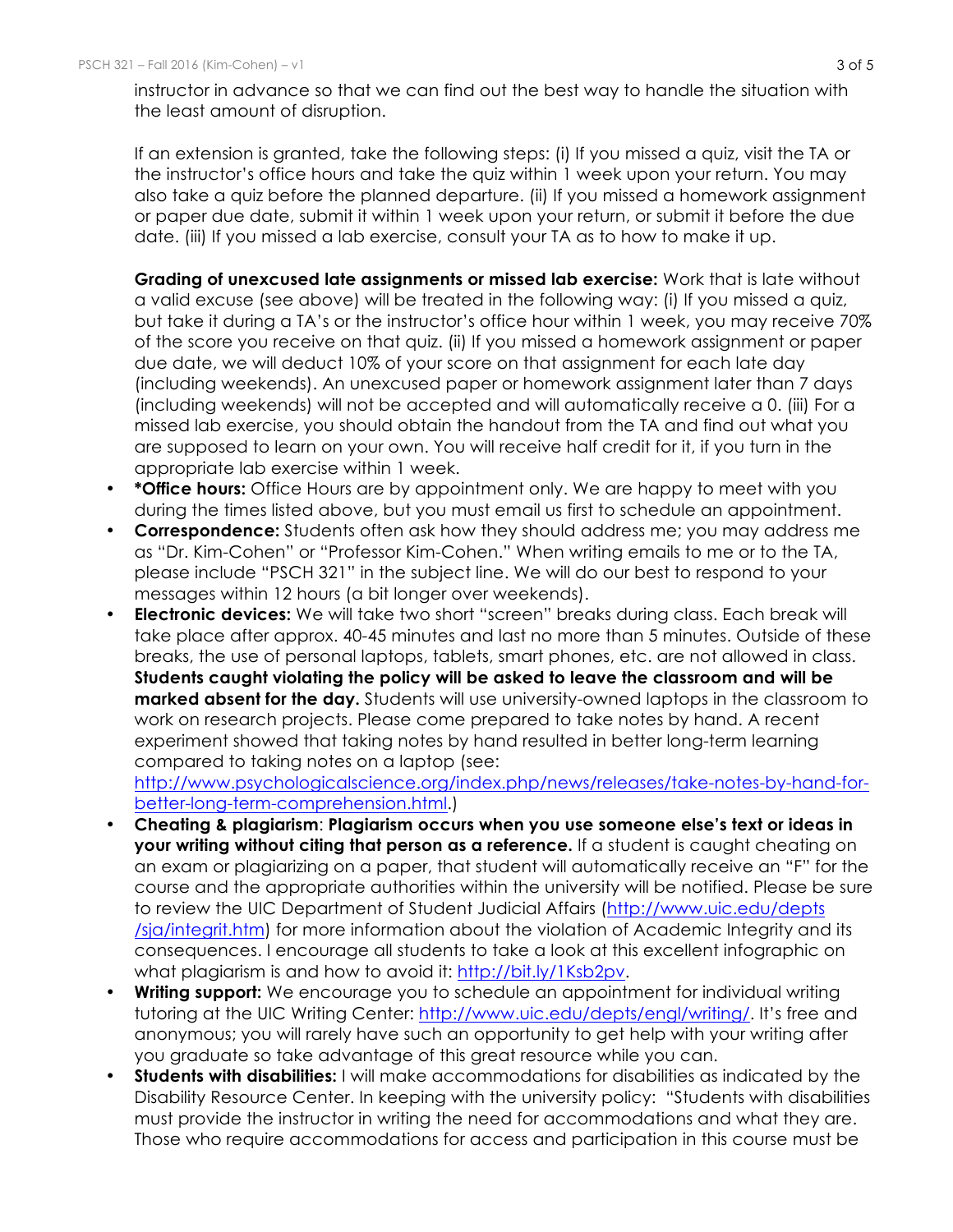registered with the Disability Resource Center. Please contact ODS at 312/413-2183 (voice) or 312/413-0123 (TTY)."

|                |                  |     | note. Changes to the scribbite will be announced in class & on BBJ<br><b>Topic</b>                    | Reading                                      | Assignment                                        |
|----------------|------------------|-----|-------------------------------------------------------------------------------------------------------|----------------------------------------------|---------------------------------------------------|
| Week           | <b>Date</b>      |     |                                                                                                       |                                              |                                                   |
| 1              | Aug 22           | Mon | Introduction, overview, syllabus;<br>General principles (questions,<br>constructs, IV, DV, causality) |                                              |                                                   |
|                |                  |     | Methods for investigating                                                                             | Caspi et al., 2004                           |                                                   |
|                |                  |     | developmental questions;                                                                              | (parental expressed                          |                                                   |
|                | Aug 24           | Wed | Experimental design; how to<br>formulate research ideas                                               | emotion & children's<br>antisocial behavior) |                                                   |
|                |                  |     | Form groups for Project 1;                                                                            |                                              |                                                   |
|                |                  |     | literature review exercise;                                                                           |                                              |                                                   |
|                |                  |     | Writing workshop 1 (Title Page,                                                                       |                                              |                                                   |
| $\overline{2}$ | Aug 29           | Mon | Introduction, References)                                                                             |                                              |                                                   |
|                |                  |     | Reliability; Internal/external                                                                        | Arnett, 2006<br>(emerging adulthood          |                                                   |
|                | Aug 31           | Wed | validity; Design Critique                                                                             | chapter)                                     |                                                   |
| 3              | Sept 5           | Mon | Labor Day - no class                                                                                  |                                              |                                                   |
|                |                  |     | Group project development;                                                                            |                                              | <b>Group Project</b>                              |
|                |                  |     | Design data collection                                                                                |                                              | <b>Paper Part I DUE</b><br><b>WED Sept 7 by</b>   |
|                | Sept 7           | Wed | procedure                                                                                             |                                              | 10PM                                              |
|                |                  |     | Writing Workshop 2 (Method);                                                                          |                                              |                                                   |
| 4              | Sept 12          | Mon | Qualtrics tutorial                                                                                    |                                              | Quiz 1                                            |
|                |                  |     |                                                                                                       |                                              | <b>Group Project</b>                              |
|                |                  |     | Group project development;                                                                            |                                              | <b>Paper Part II DUE</b>                          |
|                | Sept 14          | Wed | design experiment in Qualtrics                                                                        |                                              | FRI Sept 16th by<br>10PM                          |
|                |                  |     |                                                                                                       |                                              |                                                   |
|                |                  |     | Pilot testing                                                                                         |                                              |                                                   |
| 5              | Sept 19          | Mon |                                                                                                       |                                              | Launch data                                       |
|                |                  |     | SPSS tutorial: t-tests in SPSS;                                                                       |                                              | collection for                                    |
|                |                  |     | Writing Workshop 3 (Results &<br>Tables/Figures)                                                      |                                              | <b>Group Projects by</b>                          |
|                | Sept 21          | Wed |                                                                                                       |                                              | FRI Sept 23rd<br><b>Data collection</b>           |
|                |                  |     |                                                                                                       |                                              | completed by                                      |
|                |                  |     | Analyze class project data                                                                            |                                              | noon today; Quiz                                  |
| 6              | Sept 26          | Mon |                                                                                                       |                                              | $\mathbf{2}$                                      |
|                |                  |     | <b>Group Project Presentations;</b>                                                                   |                                              | <b>Group Project</b><br><b>Paper Part III DUE</b> |
|                |                  |     | Writing Workshop 4 (Discussion                                                                        |                                              | WED Sept 28th by                                  |
|                | Sept 28          | Wed | & Abstract)                                                                                           |                                              | 10PM                                              |
|                |                  |     |                                                                                                       |                                              |                                                   |
|                |                  |     | Interaction effects; Developing<br>individual project idea; writing                                   |                                              |                                                   |
| 7              | Oct <sub>3</sub> | Mon | an IRB protocol                                                                                       |                                              |                                                   |
|                |                  |     |                                                                                                       |                                              | <b>Group Project</b>                              |
|                |                  |     | individual project interviews w/<br><b>ND</b>                                                         |                                              | <b>Paper Part IV DUE</b><br>TUES Oct 4th by       |
|                | Oct 5            | Wed |                                                                                                       |                                              | 10PM                                              |

# **Course Schedule**

## **(\*note: changes to the schedule will be announced in class & on BB)**